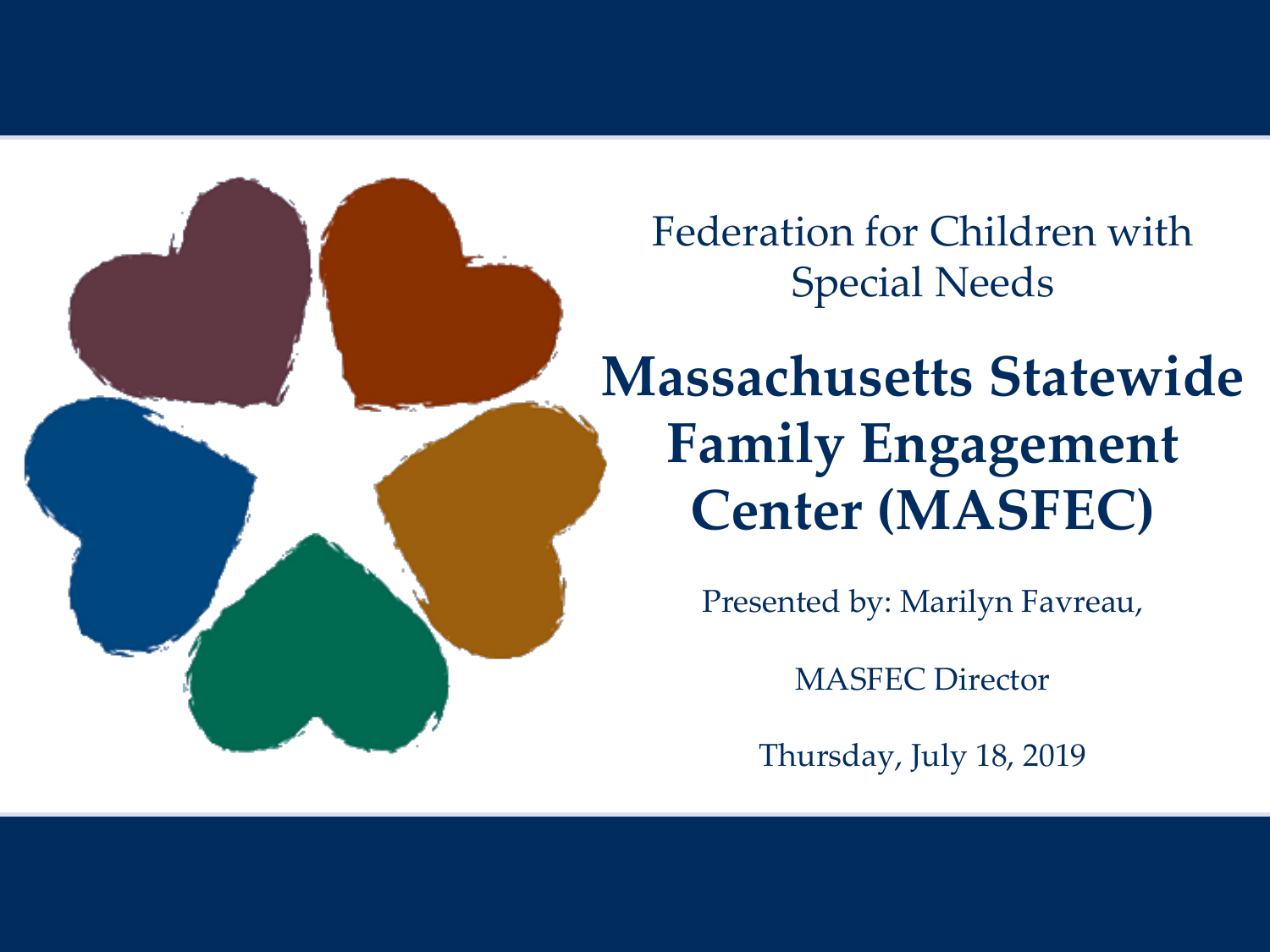

#### *MASFEC Purpose*

**Massachusetts Statewide Family Engagement Center (MASFEC)** is a new initiative to promote family engagement in children's educational experience and to build family, schools, and community organizations capacity to support student success.

**MASFEC** programs and activities support families, districts, schools, and community organizations working to build meaningful partnerships resulting in improved student learning and success.

#### *MASFEC Partners*

**Federation for Children with Special Needs (FCSN)**

**Department of Elementary and Secondary Education (DESE)**

**National Association for Family, School, and Community Engagement (NAFSCE)**

**Collaborative Parent Leadership Action Network (CPLAN)**

**Parent Institute for Quality Education (PIQE)**

**English for New Bostonians (ENB)**

**WestED**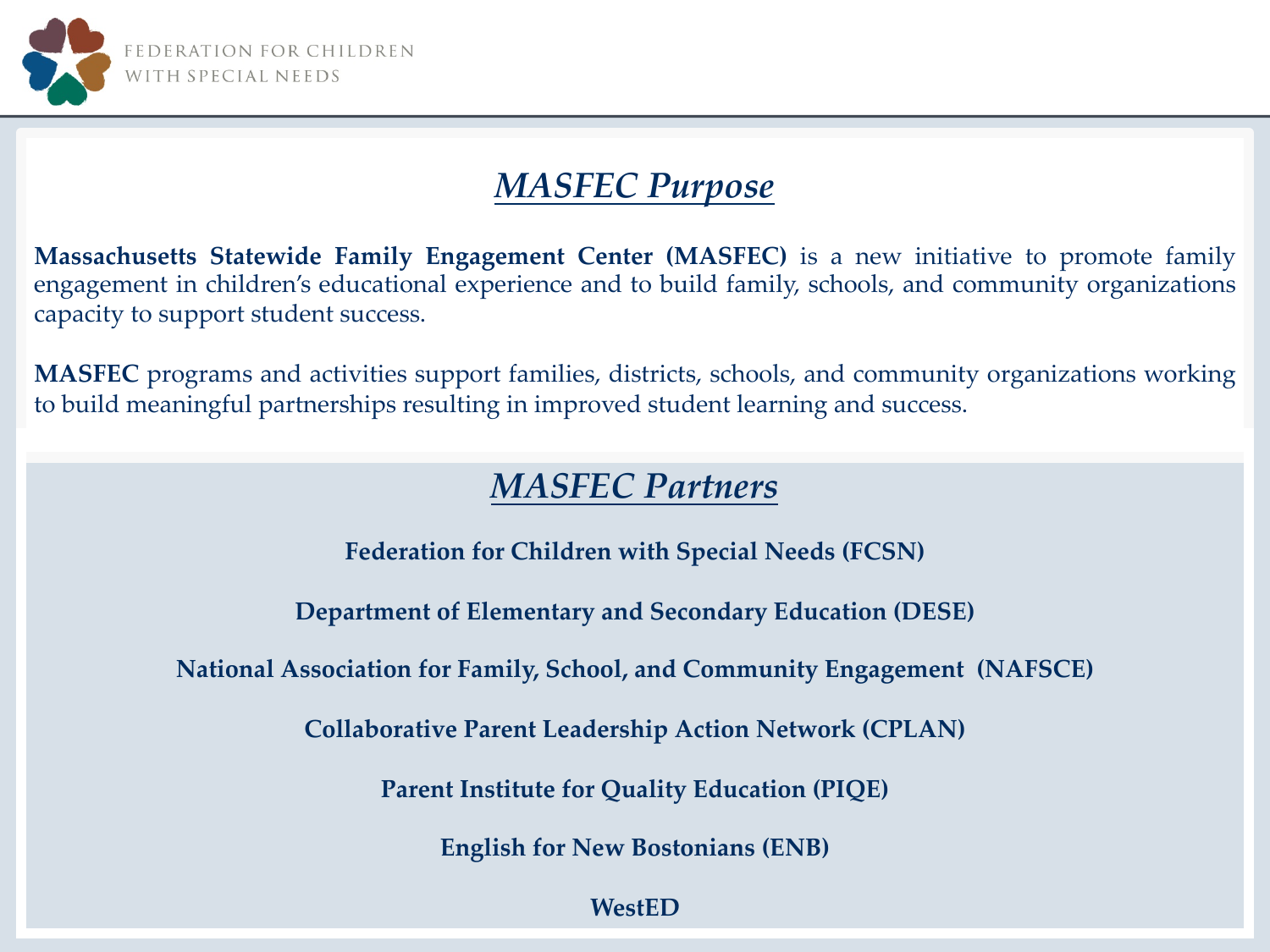

# *Goals and Objectives*

### **Goal 1: Building State Capacity, Systems and Infrastructure for Family Engagement**

Ø**Objective 1.1:** Provide research-based technical assistance to DESE, SFEC Consortium partners and Advisory Council to implement statewide FE policy and systemic initiatives aligned to the Massachusetts' research-based prenatal-to-grade 12 family engagement framework.

Ø**Objective 1.2:** Collaborate with statewide community partners to coordinate outreach, information dissemination, training activities, and other supports to build family engagement in children's educational programs.

Ø**Objective 1.3:** Conduct a needs assessment with family engagement practitioners, including SEAs, LEAs, and CBOs to determine resource development, training and family engagement supports for practitioners.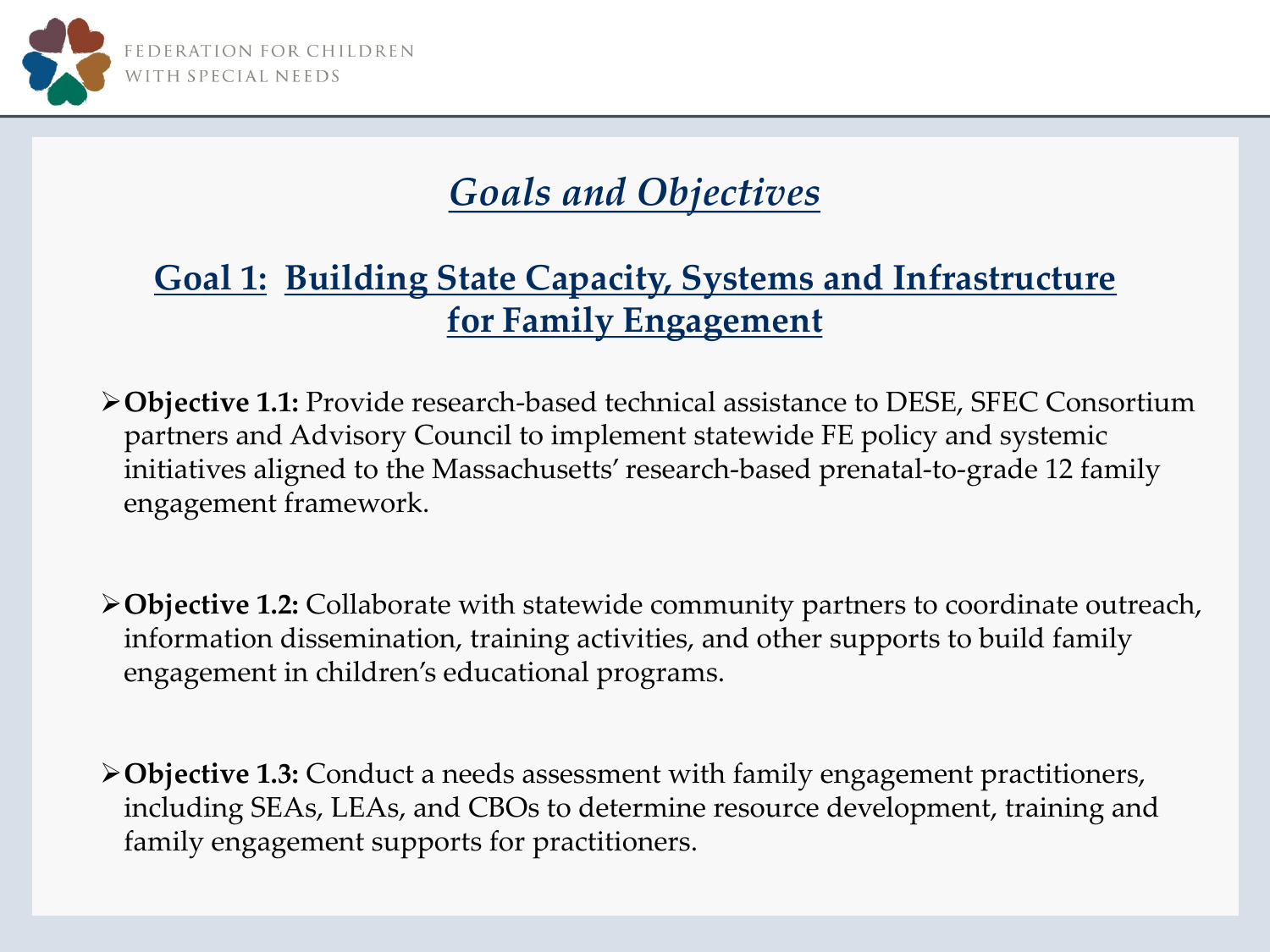

# **Goal 2: Building the Capacity of Families to Support Student Achievement**

Ø**Objective 2.1:** Collaborate with DESE and other project partners in the creation and dissemination of resources for families about ESSA provisions related to opportunities for school improvement and Public School Choice.

Ø**Objective 2.2:** Conduct outreach and public awareness activities to Massachusetts' communities with populations identified as economically and educationally disadvantaged.

Ø**Objective 2.3:** Increase the knowledge, skills and competencies of parents to engage in reciprocal communication between families, schools, and teachers.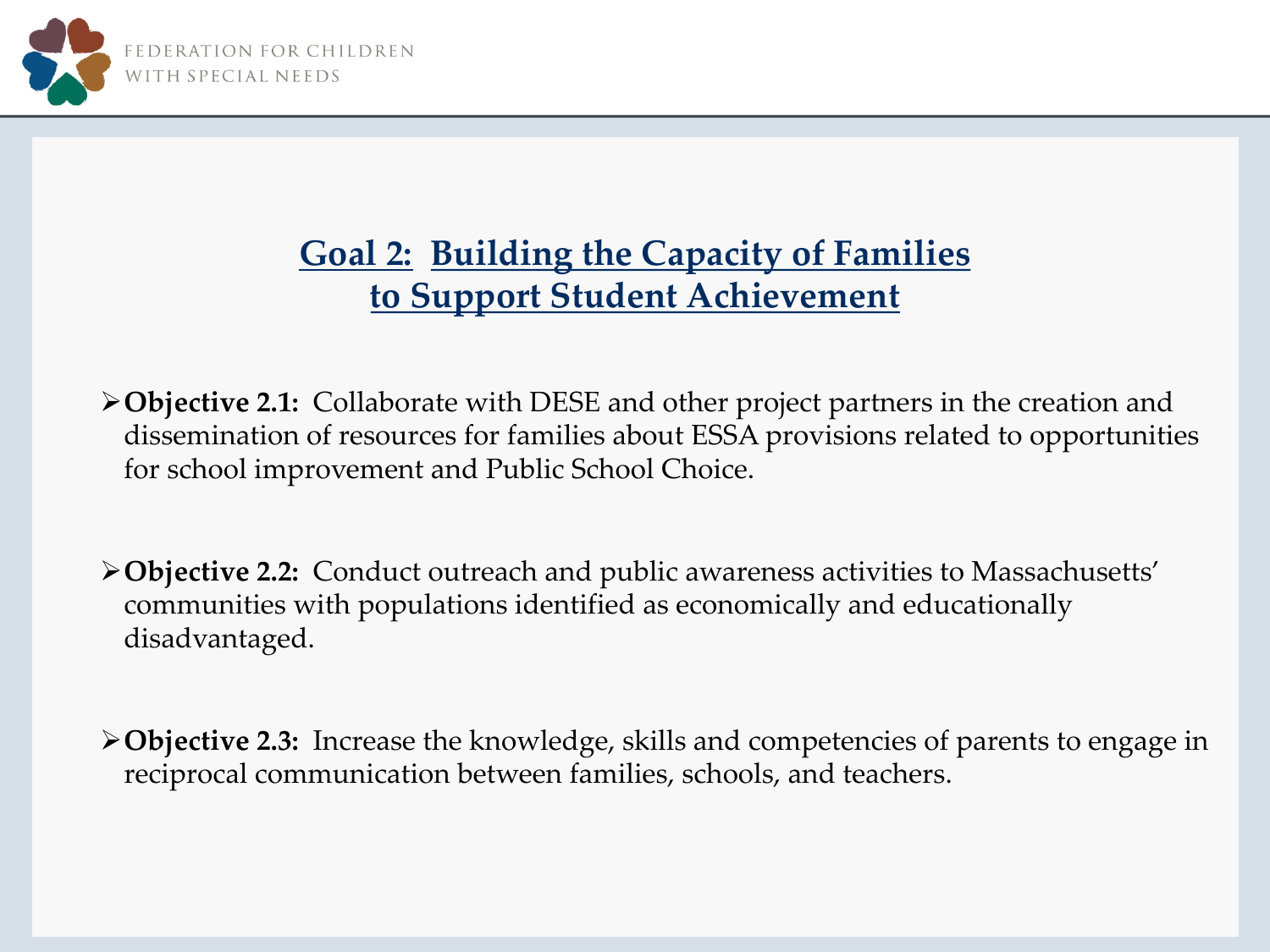

# **Goal 3: Building the Family Engagement Capacity of Local Educational Agencies (LEAs), including school and district administrators and educators, and Community-Based Organizations (CBOs):**

- Ø **Objective 3.1:** Provide technical assistance to targeted districts and schools in planning and implementing effective family engagement activities, as outlined under ESSA.
- Ø **Objective 3.2:** Increase the knowledge, skills, and competencies of educational professionals to enable them to strengthen family involvement through a method of reciprocal communication between families and their children's educational programs.
- Ø **Objective 3.3:** Increase the knowledge, skills, and competencies of family members and educators through professional development focused on improving literacy skills including thinking, listening, speaking, reading, and writing
- Ø **Objective 3.4 :** Serve as a statewide resource on family engagement and ESSA parental provisions regarding the development and implementation of parental engagement policies and practices at district and school levels.